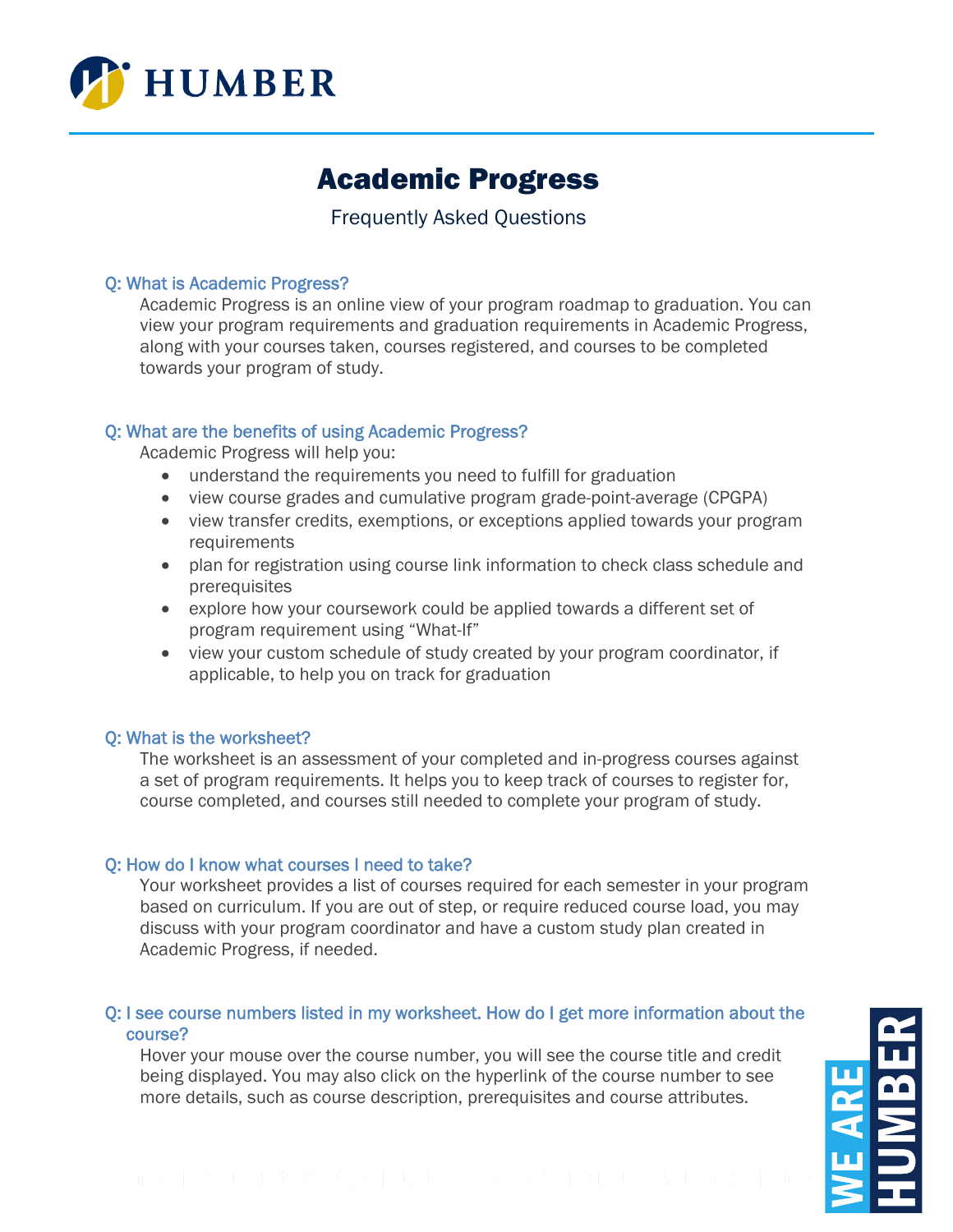

# Q: How current is my information in Academic Progress?

Student data in Academic Progress is refreshed nightly. Any changes in your academic record, such as grade change or registration change, will be reflected in Academic Progress the next day.

# Q: When should I use my Academic Progress?

You should use your Academic Progress several times each semester:

- before registration to review what courses are required in your semester
- after registration to ensure courses registered are counting towards program requirements;
- after your final grades are posted;
- each time you make a change to your registration, such as add, drop or withdraw from a course;
- if you consider a program change, you may use the "What-If" tool to find out how your coursework will apply to new program requirements.

#### Q: Is Academic Progress the same as my transcript?

No. Academic Progress is an unofficial summary of your coursework and an outline of requirements for your program of study.

# Q: Will my transfer credits appear in the worksheet?

Transfer credits will appear in the worksheet once processed.

- A transfer credit with "IP" grade indicates the transfer credit is being reviewed, but has not been approved yet.
- A transfer credit with "TRC" grade indicates the transfer credit has been approved. If it can be counted towards a program requirement, the requirement will be checked in green as complete.
- A transfer credit with "RCD" grade indicates the transfer credit has been denied. The requirement you apply for transfer credit for remains "still needed". Reason for denial is noted in Petitions.

#### Q: Why my general education electives apply to the requirements in other semester?

Academic Progress uses a best fit approach to apply courses to requirements. When a general elective is completed or in-progress, it can satisfy the elective requirement in any semester, so sometimes it may apply to the elective requirement in a different semester. This does not affect your progress, or your cumulative program GPA. If you have further questions, please contact the Office of the Registrar.